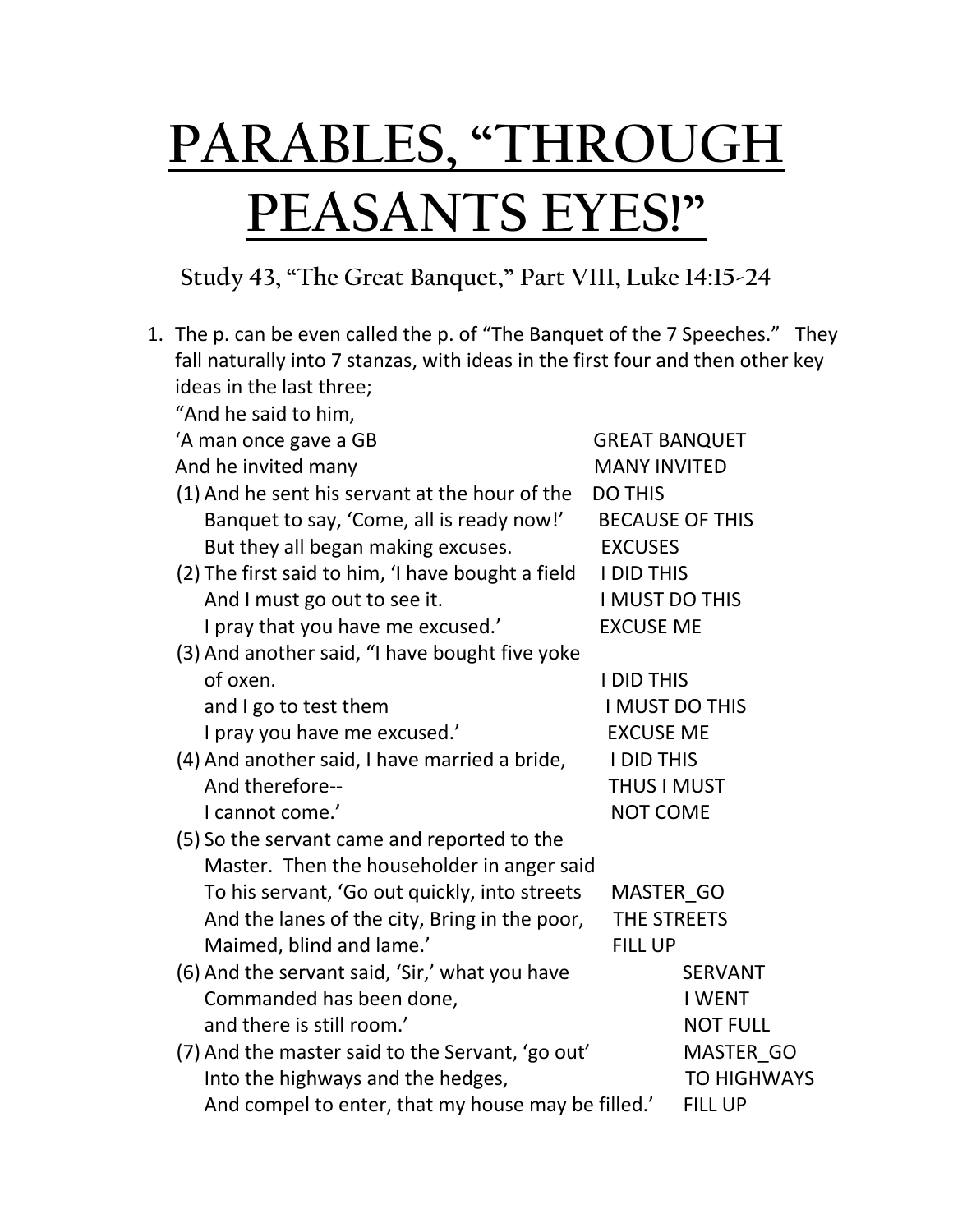For I tell you (plural) None of those men who were invited THOSE INVITED Shall taste my banquet MY BANQUET to enjoy it must come in. They cannot have the portions sent out for them to enjoy while they busy themselves with other things." 1 The *Spirit of the Lord* is upon me SPIRIT OF THE LORD 2 For He has sent me to preach to the poor PREACH 3 He has *sent me* to proclaim to the captives—Freedom SEND OUT- FREEDOM 4 and recovering *sight to the blind;* SIGHT 3' To *send out* the oppressed---in *freedom* SEND OUT-- FREEDOM 2' and to *proclaim* PROCLIAM 3' the acceptable *year of the Lord* YEAR OF THE LORD

- 2. Review from last session/week; We now can affirm that the composite Isaiah text, as it now appears in Luke, represents major themes from Isaiah selected by Jesus in his discussion in the synagogue. The eight line midrash is traceable to Jesus of Nazareth reflects the centrifugal force of a mission, rarely done by Jesus.
- 3. Luke adds comments to this as the centrifugal force of mission permeates and informs the entire comment. The harsh criticism of the gentiles of Is. 61:2 is omitted. The very illustrations suggested in the midrash set forth two Gentiles as heroes of faith to be imitated. Why are two non-Jews made the heroes of faith rather than Abraham on Mt. Moriah? Or Moses at the Red Sea? Or Jeremiah going to buy a field? Is not the very wrath of the worshipers in the synagogue most likely partially related to this focus on the Gentiles? Jeremias argues that verse 22 can be best understood to mean, that they all bear witness against him and they were astonished that he spoke of the mercy of God." They expect him to continue reading in Isaiah 61:2b, "and the day of the vengeance of your God." Rather than talking about the 'foreigners who will be your plowmen and vinedressers," Isaiah 61:5. The 2 Gentles are held up as illustrations as the kind of faith that the kingdom demands. The audience is understandably furious. Thus in this crucial passage there is clear reference to the centrifugal force of mission, the going out even to the gentiles. The entire text does reflect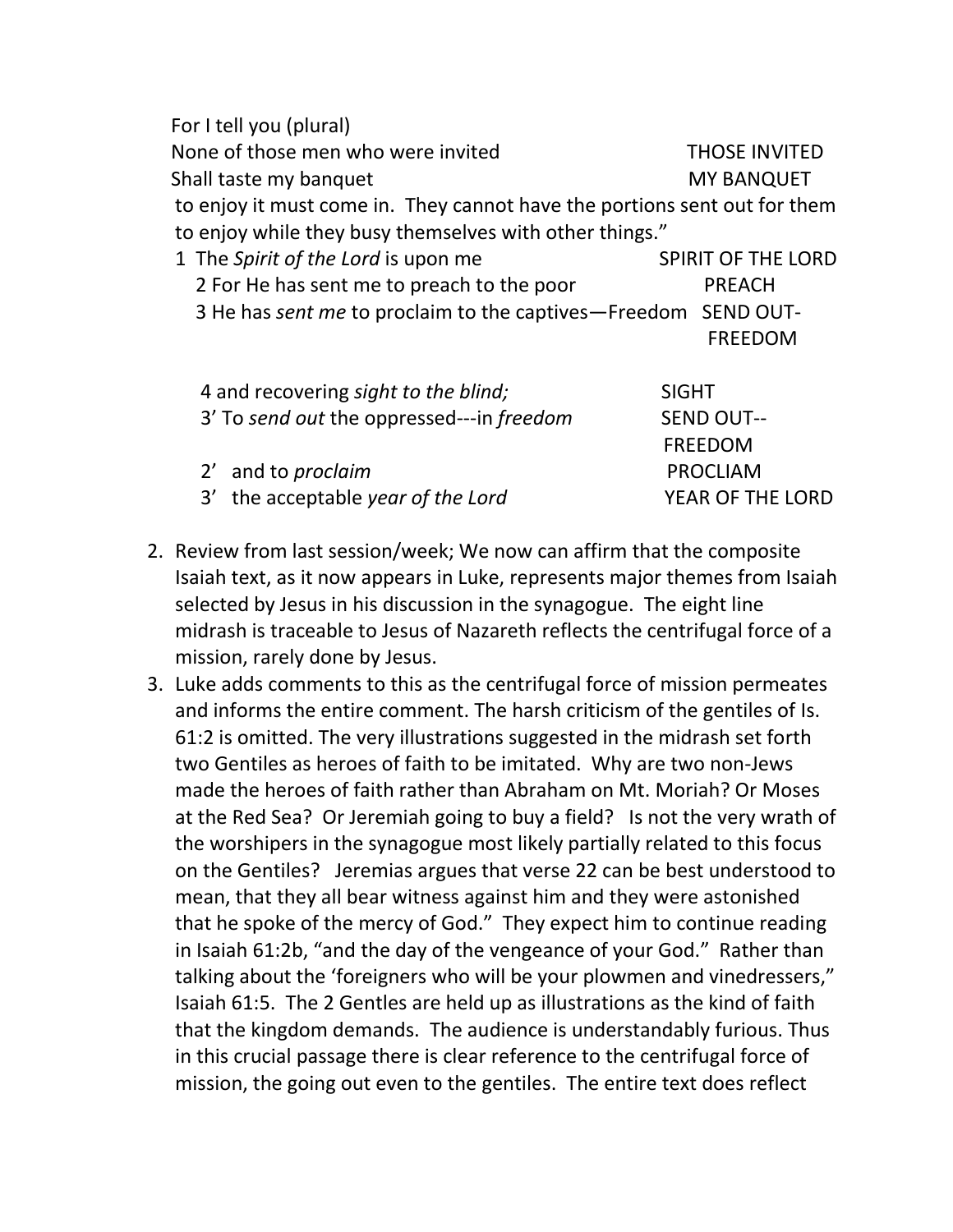Lucan and early Church theological interests, but these interests we see as traceable in the text to Jesus himself and beyond him to Isaiah 49:5-6.

- 4. Two other passages need to be examined briefly. The first is the p. of the lamp. In Luke 11:33, the lamp is put on a stand "that those who enter may see the light." Here we are back to the centrifugal force of mission. Only those who come in will see the light. The same is reflected in Matthew 5:15 where the lamp is put on a stand to 'give light to all in the house.' Again the center force of the mission, only those who see the light. Significantly, the proceeding verses read, "You are the light of the world, a city on the hill cannot be hid." We expect to read, "You are the light of Israel," but not so. Like Isaiah 49:6, the light on the hill is to shine out to all the world.
- 5. Again in Luke 4:16-30, the center forces of mission are side by side. The city on the hill sends out light to all the world., and the lamp is seen only by those who are in the house. Finally, in the case of the Greek/Canaanite woman of Tyre and Sidon, (Matthew 15:21-30, Mark 7:24-30), we have a clear statement of the exclusive nature of the ministry of Jesus. Here, He says to the woman that he was sent "only to the lost sheep of the house of Israel," Matthew 15:24. The discussion then turns on to the symbols of food and the children's bread. Jeremias affirms; "*the key to the understanding of Jesus' words to the woman who sought his help lies in the fact that she understood that Jesus was speaking of the Messianic Banquet. Her "Great Faith," (Matthew 15:28) consisted in her recognition, as shown by her words about the crumbs that the little dogs might venture to eat, that Jesus was the giver of the Bread of Life."*
- 6. If we accept Jeremias argument, we have in this case of a gentile woman who sees in Jesus, the bringer of salvation. Thus, in the very story where he specifically states that he has only come for Israel, we see him reach out to minister to a gentile woman, who sees him as "the giver of the Bread of Life." In Isaiah 49:5-6, we saw the same juxtaposition of the restorer of Israel+light of salvation for nations. Unless we make a prior theological judgment that Jesus could not have had an interest in the gentiles, we have here a case of such an interest. Is not this text simply saying, "To the Jew first and also the Greek?" (Romans 1:16)? In the light of the texts discussed above, is it not possible to see the ministry and teachings of Jesus directed primarily to the Jewish nation, but with clear pointers in the direction of something beyond Israel which fulfills the great